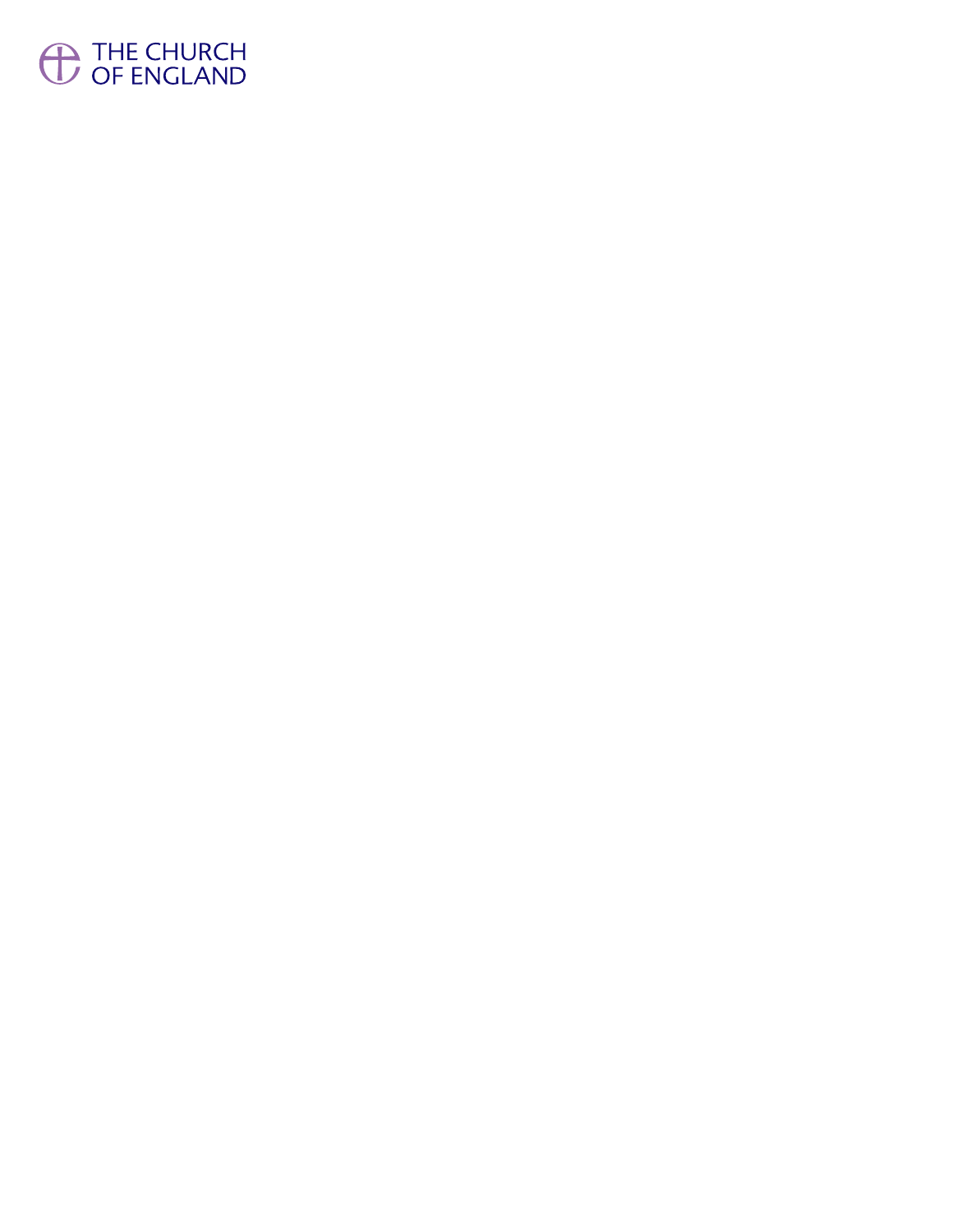[York Min](https://yorkminster.org/)stbedray announced its services and events for Holy Week and Easter, the most import around the world.

### Â

The Acting Dean of York, the Revd Canon Michael Smith said:

## Â

 $\hat{\mathsf{A}}$  â $\bm{\epsilon}$ œThis will be the first full schedule of Lent and Easter services at York Minster since 2 welcoming people back to the cathedral for worship, prayer and reflection during Holy Week

# Â

 $\hat{a} \in \infty$  For those unable to join us in person, some of the services will be livestreamed so peop few weeks, our worship helps us to follow the journey of Jesus towards the cross and beyond with us through the joys and sorrows of our lives every day.

# Â

"We will, of course, be holding the people of Ukraine in our prayers this year particularly, pi soon end and that peace with justice may be established, that rebuilding may begin and refug Â

The Archbishop of York, Stephen Cottrell, will be in residence at York Minster during Holy W Stephen said:  $\rm \AA$  "ln order to understand the cross you need to stand under it. That's v the cross and listening carefully to Jesus.

# Â

"ln particular we will focus on Jesus' words from the cross: "My God, my God, why being with you, and it's good to know that others from across the Diocese of York can joi Â

### Â

service turns from triumph to sorrow, marking the beginning of Jesusâ $\in$ <sup>TM</sup> journey towards the inside the Minster.

Holy Week and Easter Day at York Minster

### Â

Palm Sunday - Sunday 10 April  $\hat{A}$   $\hat{A}$   $\hat{A}$   $\hat{A}$ 

The first day of Holy Week and the Sunday before Easter Day, Palm Sunday commemorates Je

10.30am – Procession and EuchaLriivset sftor efaPonamhminSsuionled atyhe( Minster)

Starting outside in the Minsterâ $\epsilon$ <sup>TM</sup>s South Piazza, a two donkeys will lead the processinocn utobe

the Passion Gospel, sung by The Choir of York Minster and the blessing of palm crosses  $\hat{a} \in H$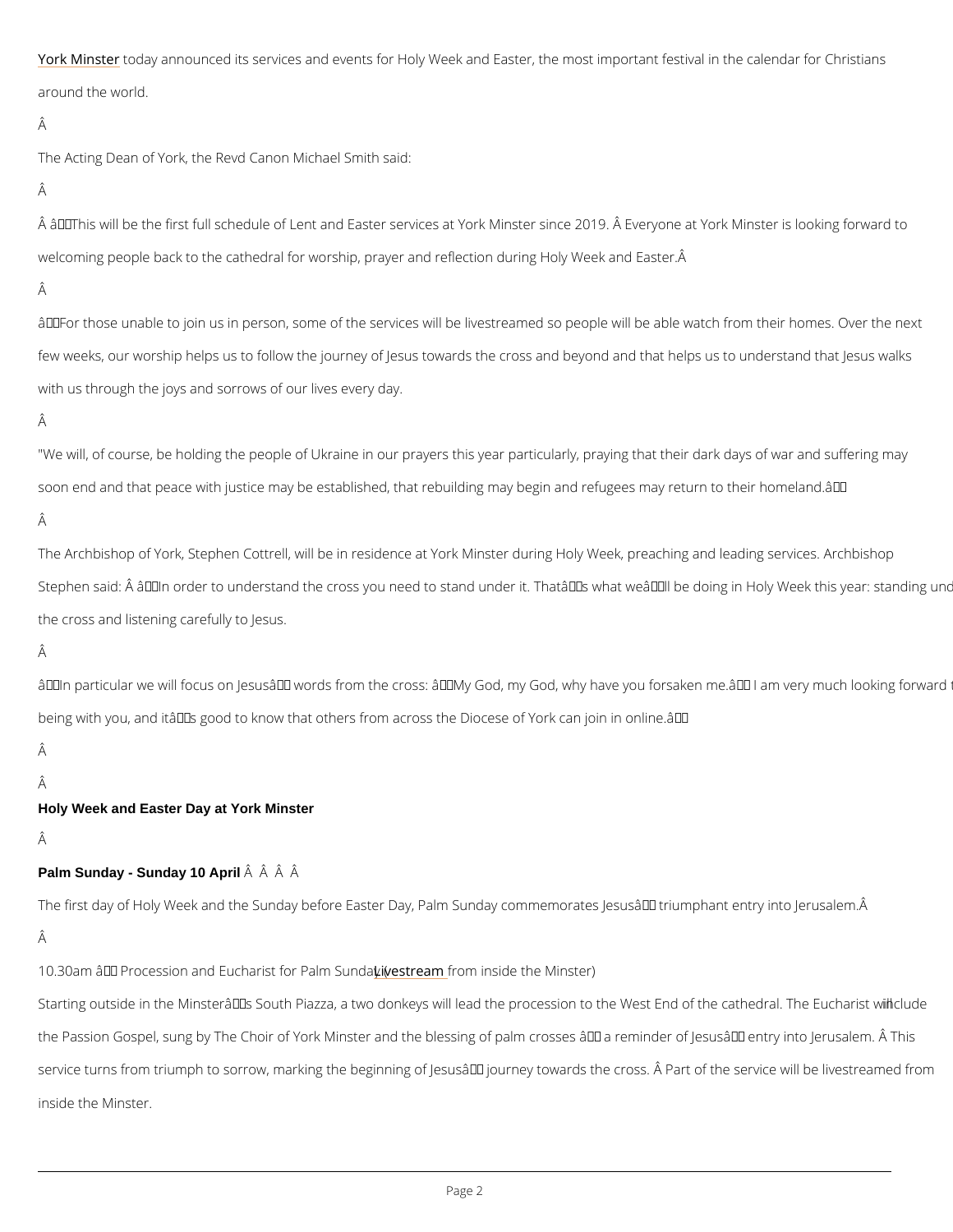```
Â
4pm – Choral Evensong (This steena) incedwill be
This service will prepare us for our walk with Christ through Holy Week.
Â
7.30pm – Stainer's Crucifixion
As a prelude to Holy Week, the Ebor Singers, an associate choir of York Minster, will perform
congregational hymns with a recounting of the passion of Christ.
Â
Choral Evensong \hat{a} \in Monday 11 to Saturday 16 April
The Choir of York Minster will sing at Evensong daily during Holy Week.
Â
Holy Week Address by the Archbishop of York followed by Compline
This year, the Archbishop of York, Stephen Cottrell will be at York Minster to journey with us
Â
Monday 11 and Tuesday 12 April (These service is exact tebagined
7.30pm – Archbishop's Address followed by Compline sung by the Ebor Singers
Compline is a beautiful, candlelit form of prayer said at the end of day and traditionally follo
Â
7.30pm - Wednesday 12 April (This)s ervicei weistreamed
Archbishop's Address followed by Tenebrae
The service of Tenebrae will be sung by the Ebor Singers. Å The service will recount the bet
music, silence and the gradual extinguishing of candles. 
Â
Maundy Thursday, 14 April \hat{A}11am â\epsilon" Chrism Eucharist (Tiniesstsreen) minesed will be
This service takes its name from the Chrismation (anointing). \hat{\mathsf{A}} The Archbishop of York will
```
confirmation and for healing. Å The Archbishop will gather members of the clergy from aroun

their ordinations.

Â

 $7$ pm â $\epsilon$ " Liturgy of Maundy Thursday - Eucharist of the Last Supper

The Eucharist of the Last Supper recalls the final meal Jesus shared with his disciplescate food

us to love and serve one another through the washing of feet. Â As we bless bread and wine,

he comes in glory. Â The preacher will be the Archbishop of York.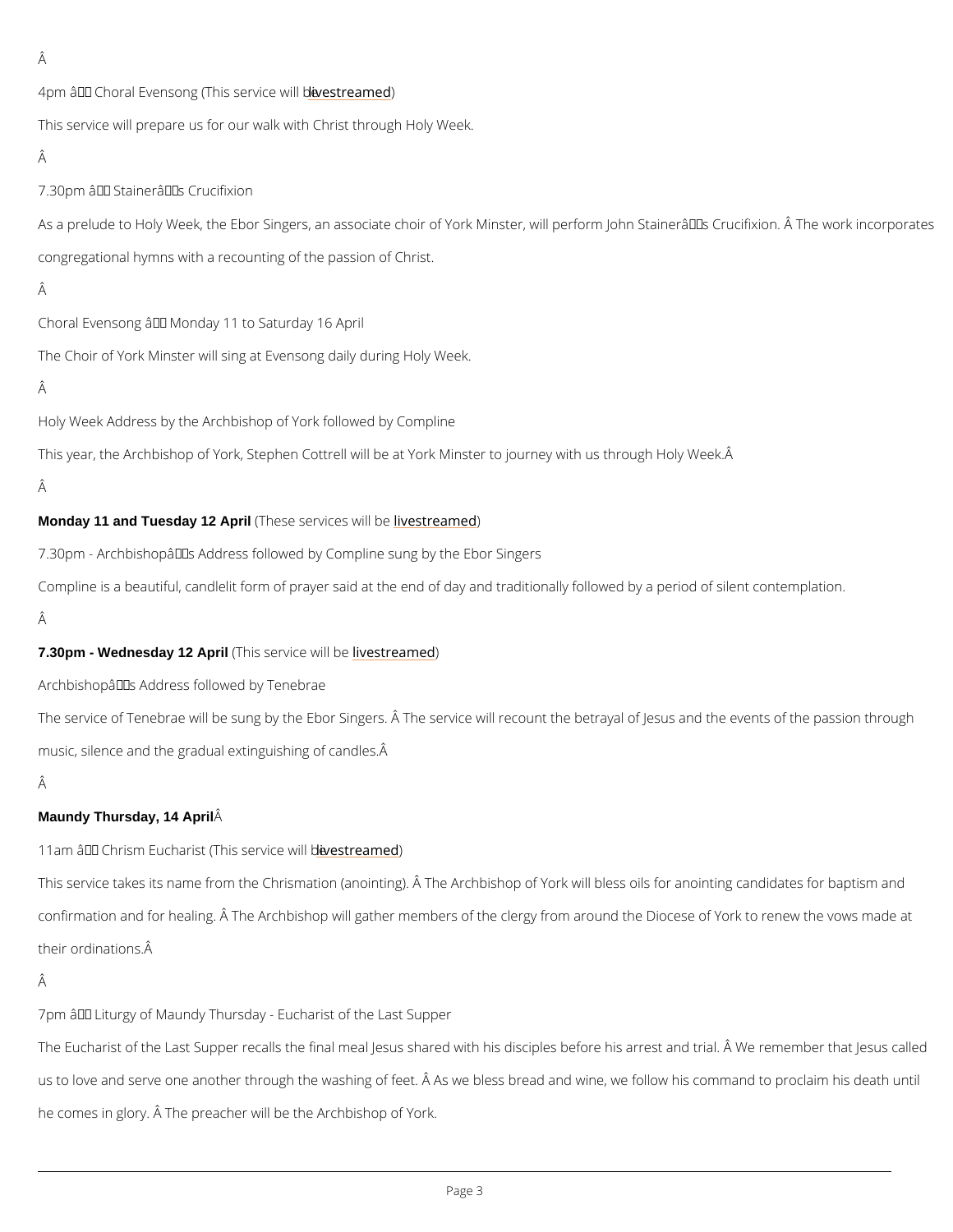Â

8.30pm until Midnight  $\hat{a} \in H^*$  Watch

The Watch  $\hat{a} \in$ " a type of vigil  $\hat{a} \in$ " recalls the time Jesus spent in the Garden of Gethsemane Â

A simple service in which we gather at the foot of the cross to pray, with readings and music. Â

12noon until 3pm: The Three Houress for an theodive both ( 1pm and 2pm)

Good Friday, 15 April

On Good Friday, Christians remember the crucifixion of Jesus.

10am: The Liturgy of Good Friday li Tension and de will be

Three Hours Devotion is a service of meditation, music and prayers with periods of silence for this service alongside a performance of Via Crucis, a devotion for Passiontide with prayers b Moore, played by Benjamin Morris.

```
Â
```
Easter Eve, Saturday 16 April Â

8pm - The Vigil and First Eucharist of Easter and Confirmations

This Eucharist moves from darkness to light. We recall Godâ $\epsilon$ ™s saving actions through time Easter Day. The Easter Vigil marks the end of the emptiness of Holy Saturday, and leads into service a number of candidates will reaffirm their faith through confirmation. The Archbishop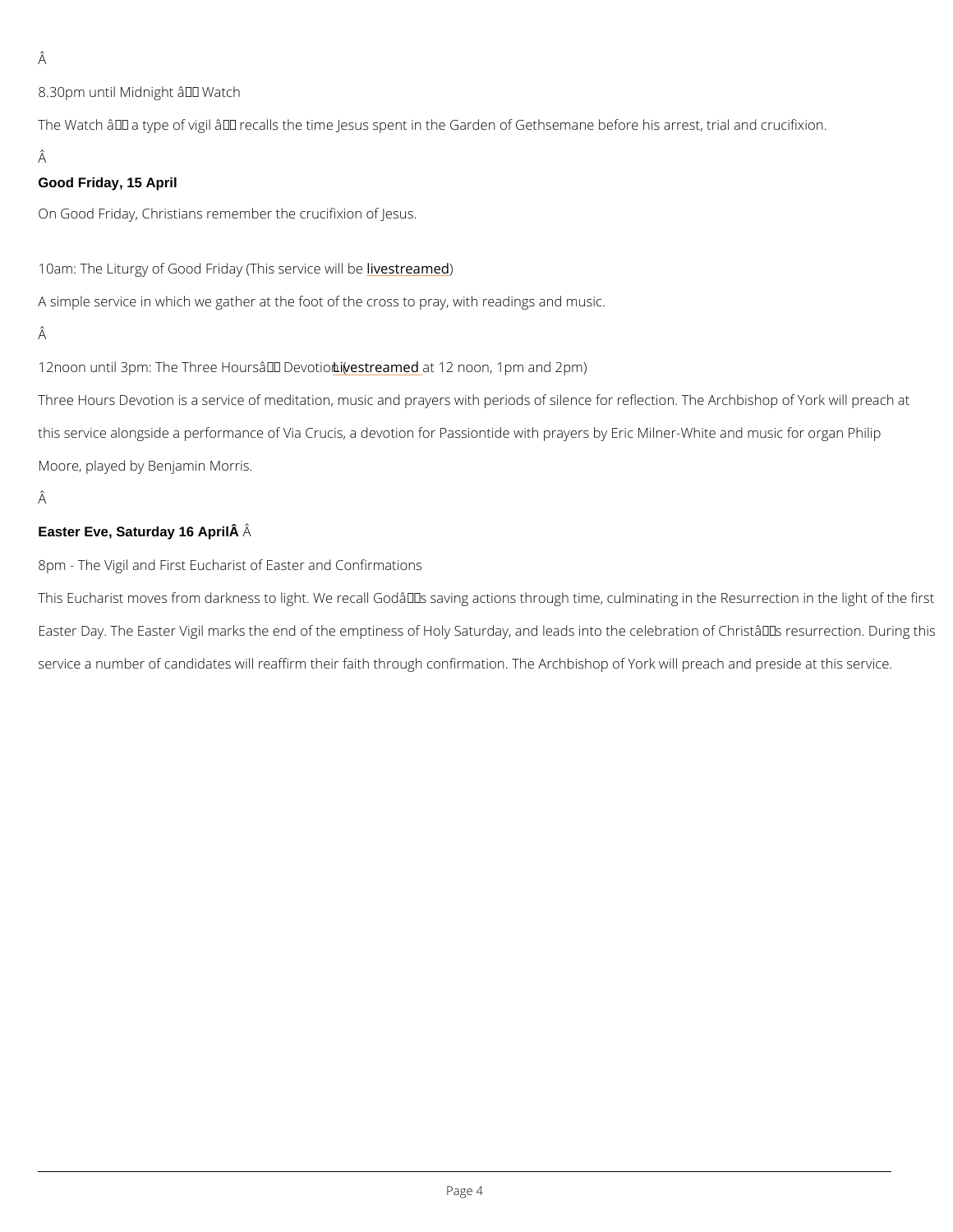#### Easter Day, Sunday 17 April

On Easter Day, Christians celebrate the resurrection of Jesus Christ from the dead on the th

8am - Holy Communion from the Book of Common Prayer A simple said service in the traditional language of the Book of Common Prayer and King Jan

10.00am - Choral Matins on Easter Day This service will follow the pattern of Matins from the Book of Common Prayer, with sung psa

11.00am - Festal Eucharist on Easter Diaves (Treamed vice will be

We greet the risen Lord with joy, proclaiming Alleluia, Christ is risen, he is risen indeed! Th

4.00pm - Festal Evensong –<u>li(vTehsisresae</u>)mÂvei**d**e will be

A much-loved tradition at York Minster, the Easter garden depicts key scenes from the Passi three crosses, new elements will be added as the Easter story unfolds including palm branch his betrayal of Jesus), a crown of thorns and three nails and a length of material representir the South Transept from Palm Sunday until the Feast of Pentecost.

### Â

A great day of rejoicing culminates in an uplifting service of Choral Evensong.

#### Â

York Minster's Easter Garden – Sunday 10 April until Sunday 5 June

Services are open to all, with no booking required.